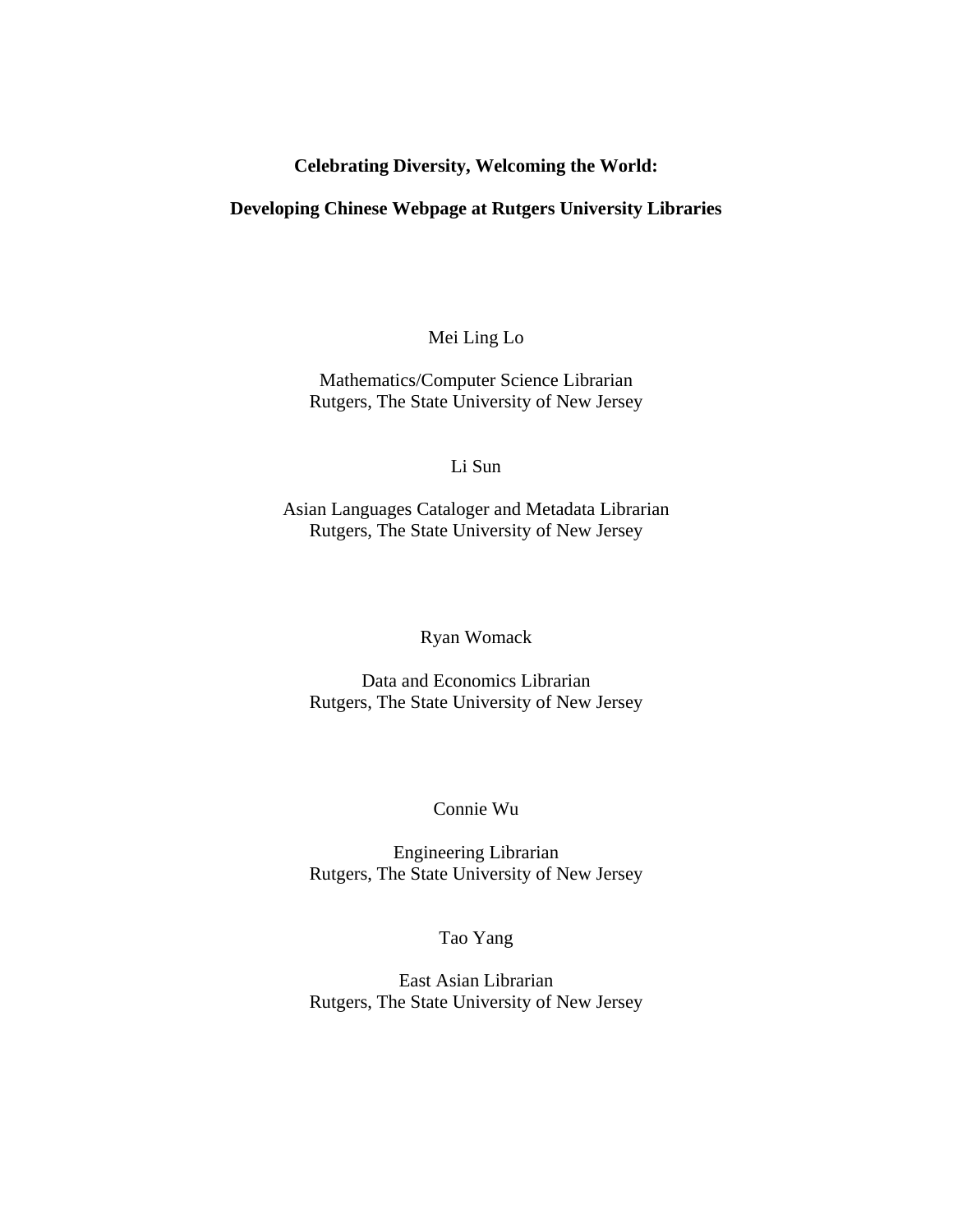# **Celebrating Diversity, Welcoming the World: Developing Chinese Webpage at Rutgers University Libraries**

#### **Abstract**

Growing out of a recent project to create multilingual online Welcome pages at Rutgers University Libraries, this paper describes the project, from its origin to the public release of the first group of webpages, with a special emphasis on the development of the Chinese document. To provide a theoretical background, existing library science studies of international students are reviewed selectively. A number of relevant linguistic and technological issues encountered in the project are discussed in detail, which may be helpful to librarians undertaking similar projects. As the trend of multiculturalism and internationalization continues in the U.S. higher education institutions and academic libraries, this project can be considered as a new way to provide practical help to international students and scholars, as well as a significant step forward to engage local and global communities.

#### **Introduction**

It is commonplace to observe, but no less true for that reason, that globalization is making the world smaller and more interdependent. The local can no longer be presumed to exclude the global, and vice versa. Rutgers, The State University of New Jersey, has exemplified this by adopting the slogan "Jersey Roots, Global Reach" to epitomize its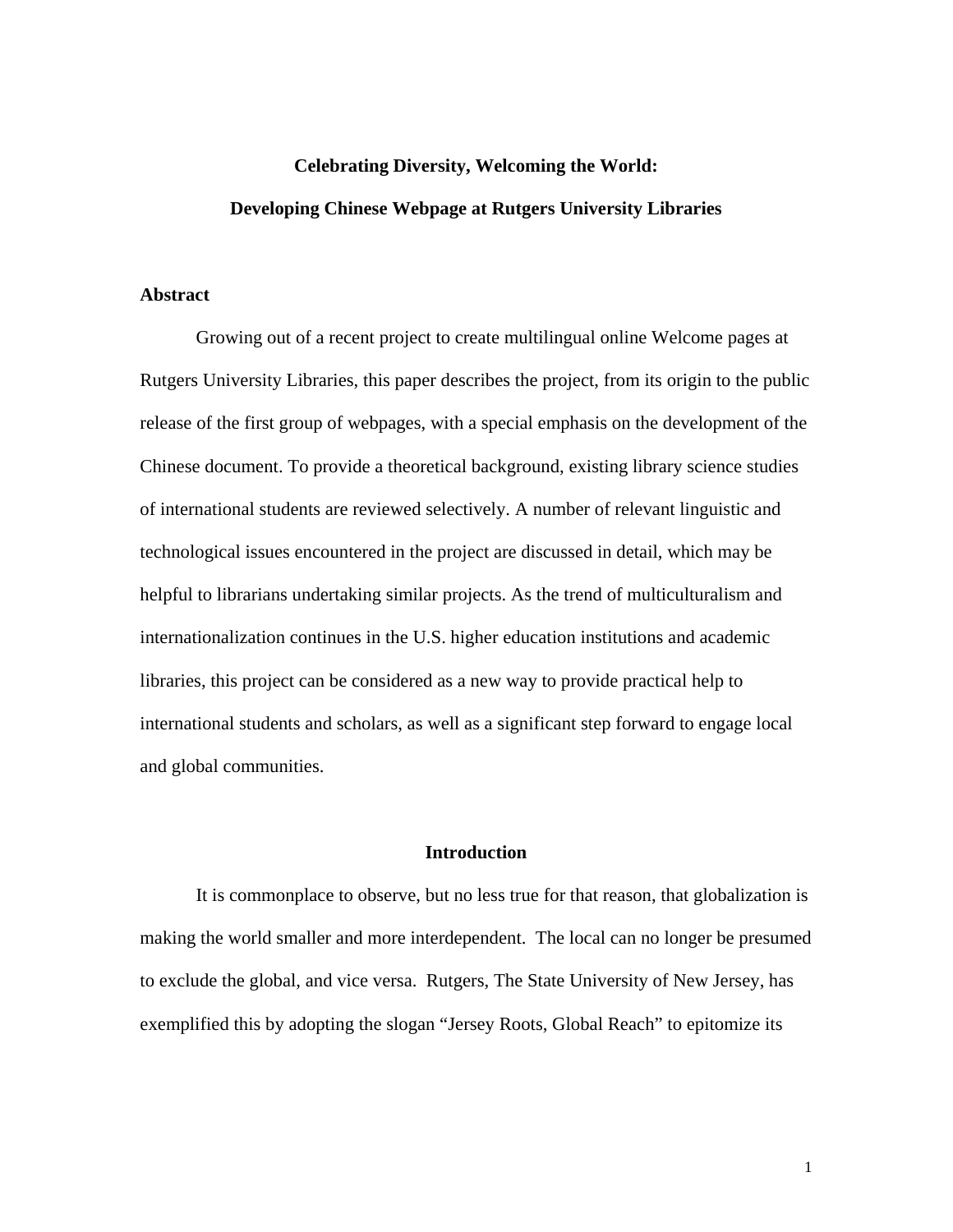efforts to bring world-class research to New Jersey, and to educate New Jersey citizens for roles in the global world.

 One important aspect of a global, multicultural approach is the inclusion of languages other than English as a means of outreach to both local and global communities. This is particularly significant in New Jersey, a state with high levels of both historic and current immigration. In terms of speakers of languages other than English, New Jersey ranks sixth in the nation behind states such as California and New York, according the most recent census data<sup>1</sup>. Furthermore, since the diversity of New Jersey is not concentrated in a single location, such as New York City, or in a dominant ethnic group, such as Hispanics in Arizona, New Mexico, and Texas, it can be argued that New Jersey exceeds even these states in the extent to which multiple ethnic and linguistic groups are spread across the entire state. For these reasons, outreach to and inclusion of many language communities is very important for Rutgers, the flagship public university of the state of New Jersey.

The Internet has made all libraries across the globe more accessible and visible. The website of Rutgers University Libraries (RUL) is used not only by local patrons, but also by researchers around the world. As a leading research university in the U.S., Rutgers attracts many international students, who may face challenges in using its vast library resources, due to the language barrier and the lack of understanding of the American academic library system and library terminologies. For almost two decades, librarians and staff at RUL have been making efforts to assist library users who are not native speakers of English, such as conducting annual orientations for international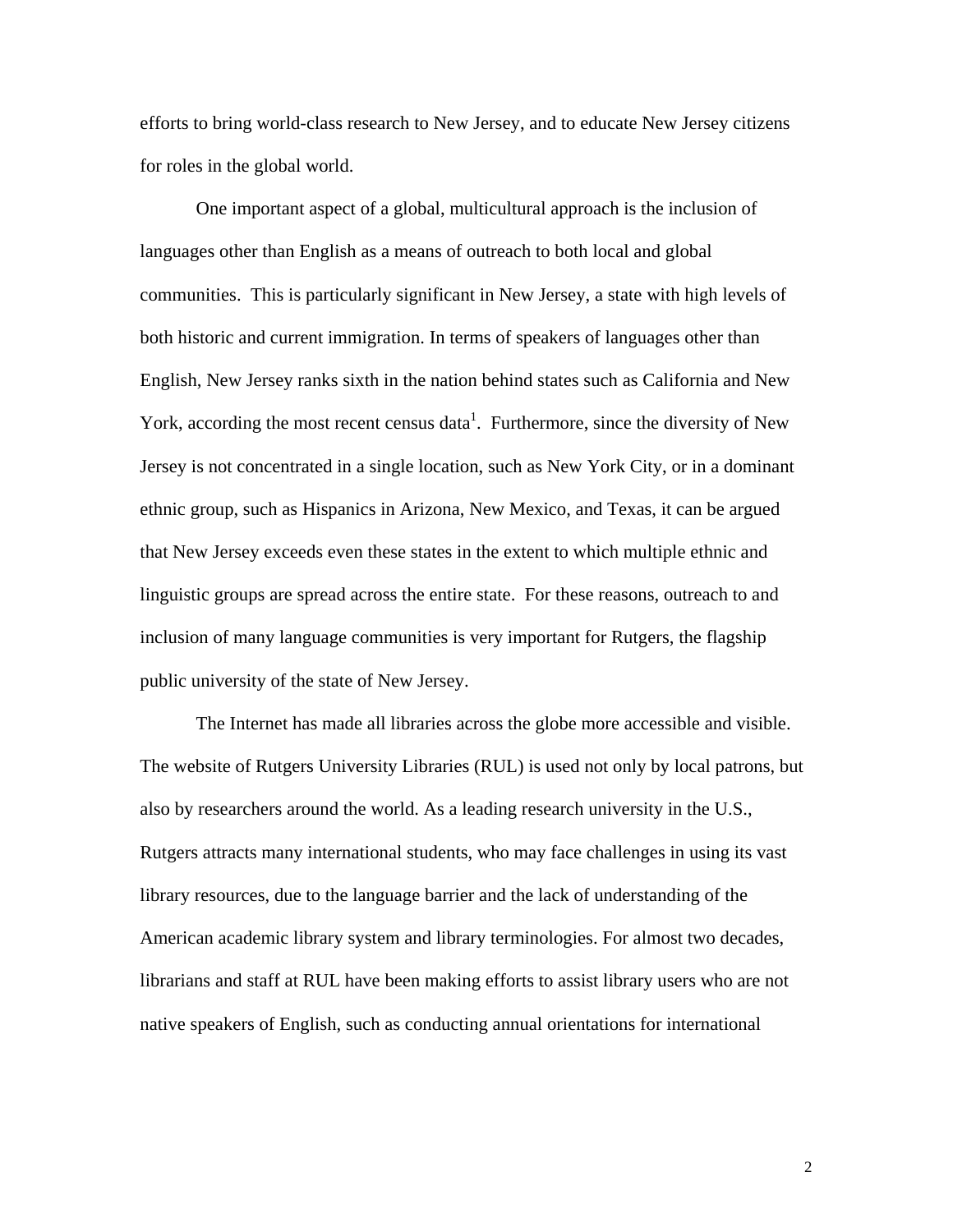students (Liestman & Wu, 1990), producing special booklets like the Library Overview for International Students, and translating library terminology into Arabic, Chinese, and Korean. However, all these endeavors targeted only walk-in library patrons and could be effective only when patrons attended orientations or picked up booklets. In terms of printed materials, there are additional cost-effective concerns because the Libraries have to spend staff time and money to produce them and keep them up-to-date, while the unused outdated ones have to be discarded.

In light of its institutional environment and existing practices, in 2006 RUL started a new initiative to develop online Welcome pages in multiple languages, with the goal of reaching multicultural and international users. In 2008, Welcome pages in five languages were released, including English, Arabic, Chinese, French, and Spanish. In the following sections, we will first review the library science literature on international students, one of the major user groups targeted by the project, then describe the initiative's background and timeline, discuss the issues specific to the development of the Chinese page, and provide a final discussion at the end.

#### **International Students in Academic Libraries: A Literature Review**

A steady increase in international student enrollment has been widely observed in U.S. higher educational institutions. From the 2000/2001 to the 2007/2008 academic year, the total number of international students increased from 547,867 to 623,805, a 21% increase, in spite of several years' decline after the September  $11<sup>th</sup>$  terrorist attack;

<sup>&</sup>lt;u>.</u><br>1 Bureau of the Census. American Factfinder. http://factfinder.census.gov/servlet/GRTTable?\_bm=y&geo id=01000US&- box head nbr=R1601&-ds name=ACS 2007 1YR G00 &-redoLog=false&mt\_name=ACS\_2006\_EST\_G00\_R1601\_US30&-format=US-30. Retrieved March 13, 2009.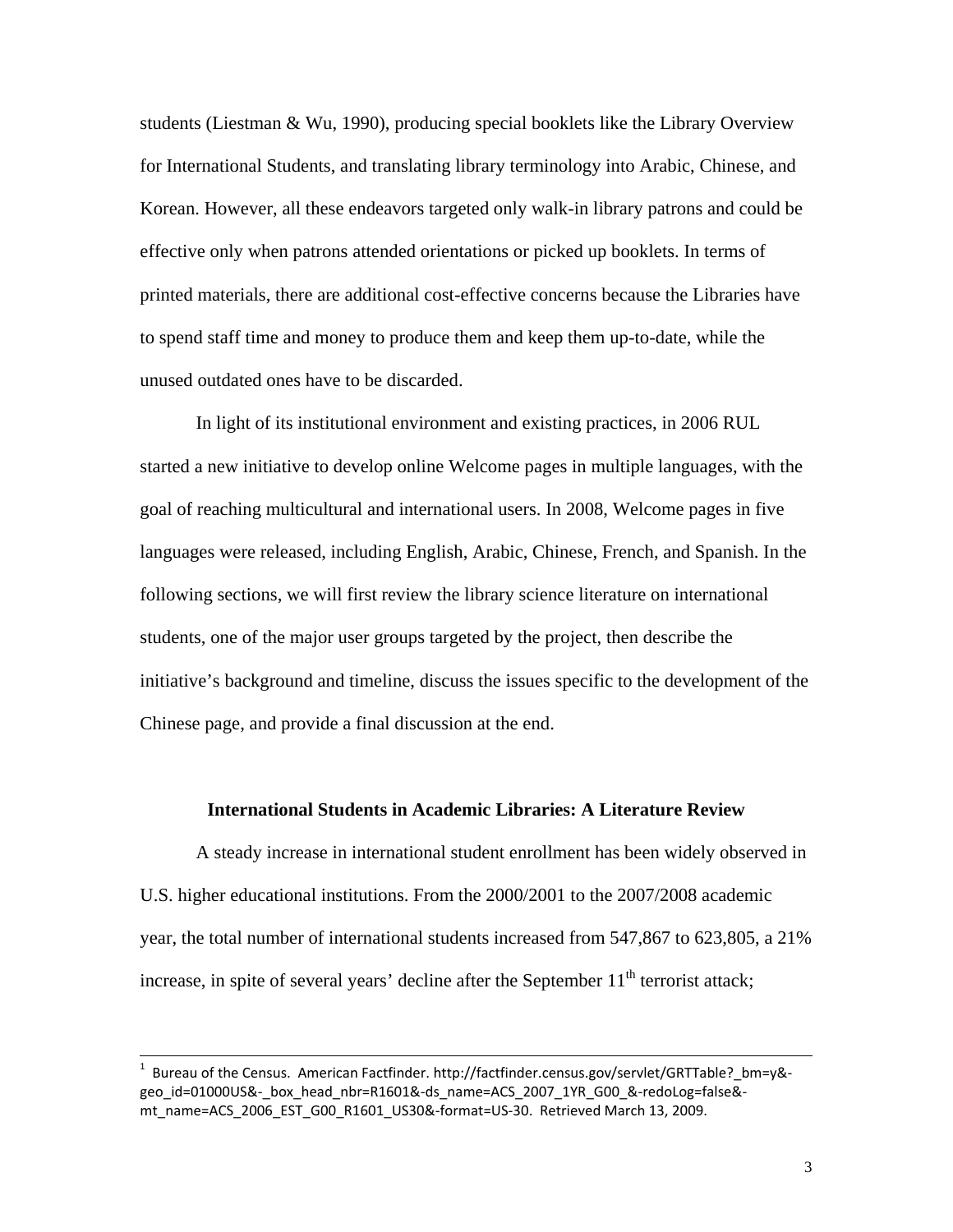international students now consist of 3.5% of U.S. higher education enrollment<sup>2</sup>. As of 2008, international students from the top six "leading places of origin"—India, China, South Korea, Japan, Canada, and Taiwan, make up over 50% of the total international student population; Chinese is arguably the top native language of international students, when Chinese speakers from Mainland China (81,127), Taiwan (29,001), and Hong Kong  $(8,286)$  are combined<sup>3</sup>.

For decades, academic librarians in the U.S. have been studying issues concerning international students and, as a result, have produced a large amount of publications, mostly journal articles (for a comprehensive and annotated bibliography, see Davis, 2007). Obviously we can only review a few of them here.

Librarians have observed that newly arrived international students tend to bring their own images of libraries and librarians in their home countries to the new environment, and it typically takes a long time for them to get used to the U.S. system. Among many other U.S. library services, "open stacks", "self-service", "virtual reference", or "reference by appointment", might be totally new concepts to most international students (Jackson, 2005; Liu, 1993). Many Asian students view the library as only a study place, and librarians as keepers of books rather than information providers; they are usually hesitant to seek assistance from librarians because they are afraid of disrupting the regular work of librarians (Mu, 2007).

In using library services, international students have to overcome several obstacles – cultural, linguistic, and technological (Brown, 2000). Cultural obstacles entail

 $\overline{a}$ 

<sup>2</sup> Institute of International Education, *Open Doors 2008: Report on International Education* (International Student and Total U.S. Enrollment), http://opendoors.iienetwork.org/?p=131533. Retrieved April 7, 2009.<br><sup>3</sup> Institute of International Education, Open Doors 2008: Report on International Education (Leading Places of Origin), http://opendoors.iienetwork.org/?p=131534. Retrieved April 7, 2009.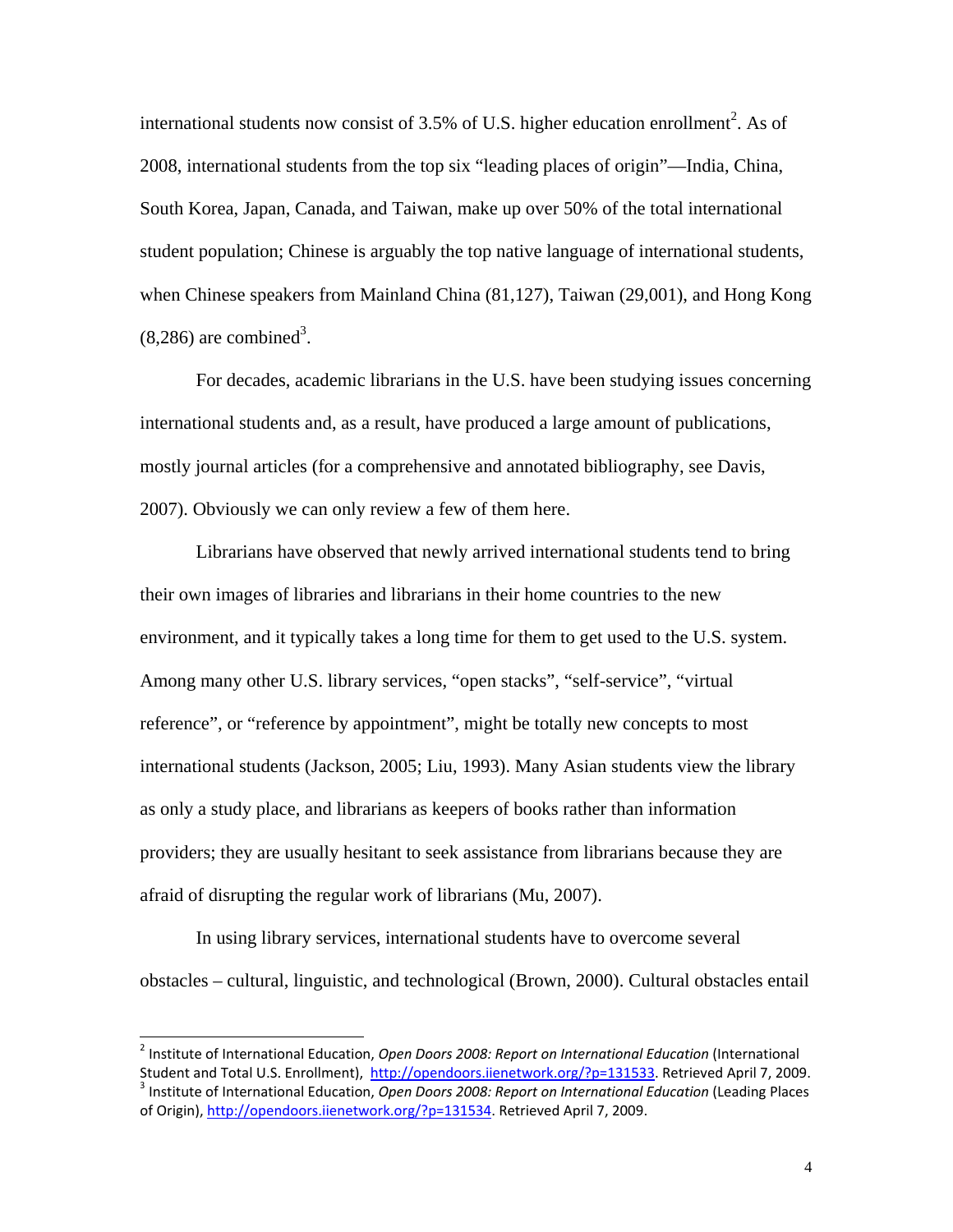visible differences in behaviors, beliefs, values, and symbols across national and ethnic boundaries. In particular, students of East Asian origin may be perceived to act in ways that are different from American norms, such as saying "yes" to express disagreement and valuing collectivism over individualism, among other differences in respect to thinking patterns and use of nonverbal communication (Zhang, 2006). In addition, Natowitz (1995) and Liu (1993) reported that many international students demonstrated shyness in communication with people in public places, particularly with librarians at the reference desk, so these students would rather seek consultation from their compatriots, even for the use of library services.

The technological barrier for international students consists of difficulties in Web use and classification recognition. In the past, international students of certain origins had to learn basic Web search skills because of their lack of prior exposure to computers in their home countries; today this is less of an issue due to the advances in information technologies worldwide, although some international students may still experience a learning process (Jackson, 2005). However, confusion over classification schemes might be still visible. Both Dewey and LC classifications are either absent or modified in the library practices outside of the U.S., so they could confuse newly arrived international students, who might have to give up using library catalogs if necessary help is not readily available (Liu, 1993)**.**

The language barrier is found to be the main reason for international students to underutilize libraries, especially for those new to this country. A survey of 123 libraries by Baron and Strout-Dapaz (2001) confirmed that the language challenge is a top issue for international students and librarians to interact with each other. Studies have found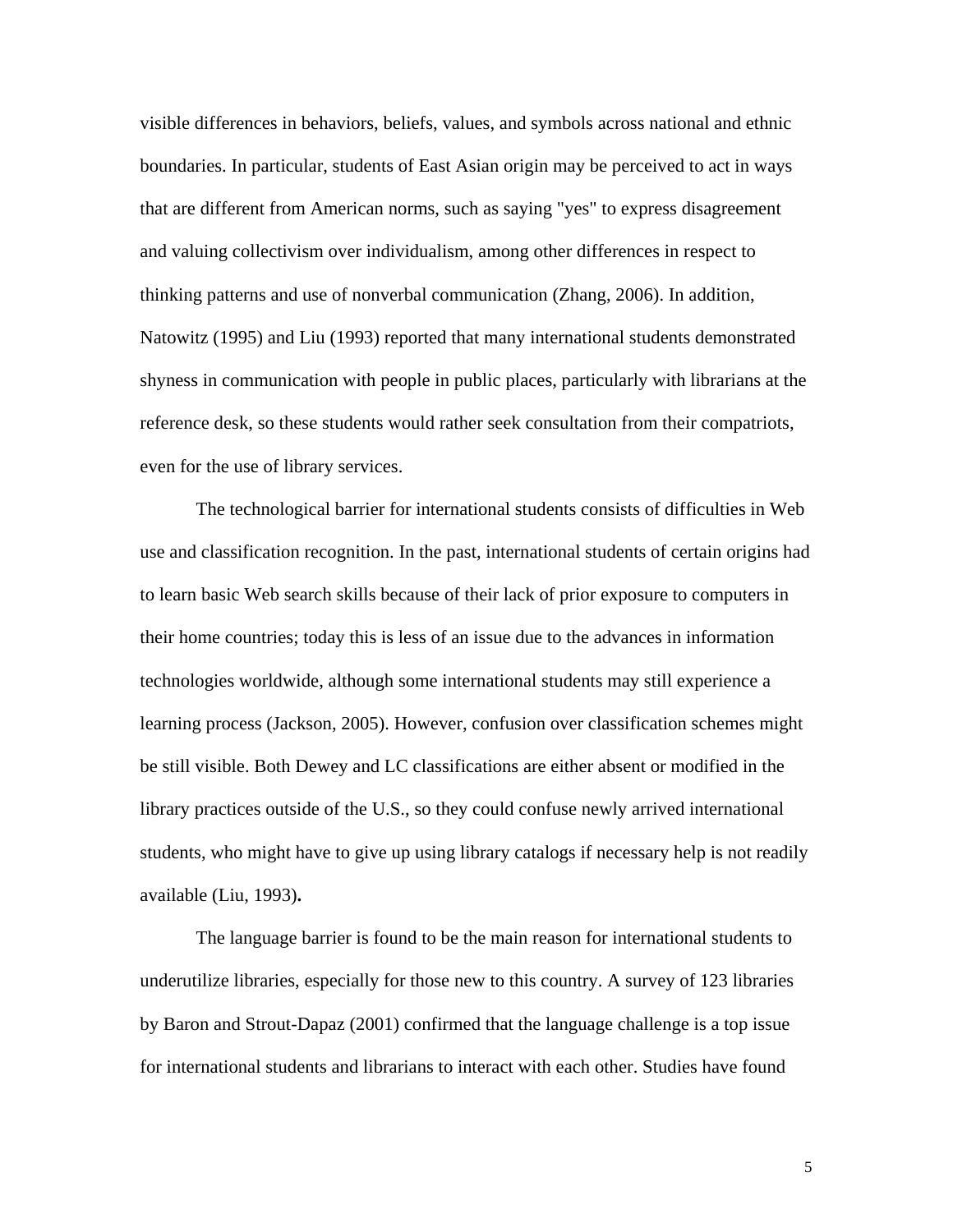that international students usually have technical, vocabulary, grammar, and idiom difficulties which will inevitably stop them from talking to librarians for help (e.g., Amsberry, 2008). Interestingly enough, researchers have found that even college students who are native speakers of English may have difficulties communicating with librarians using unfamiliar library jargon (Hutcherson, 2004)! A survey by Howze and Moore (2003) showed that international students preferred to use a multilingual glossary to help them understand library terms. To further solve the problem, researchers provide some suggestions for international students to follow in order to utilize library services, e.g., using short and simple sentences, simplified vocabulary, and avoiding idioms (Amsberry, 2008).

In general, it is a widespread phenomenon that "international students are not yet making full use of academic library" (Yi, 2007) and librarians have explored ways to increase the usability of library services by these students. An important method is to widely market academic libraries to international students in order to enhance their understanding of library functions and operations (Mu, 2007; Mundava & Gray, 2008). Creating bilingual library instruction or multilingual tutorials has also been suggested or reported (Zhuo, Emanuel, & Jiao, 2007; McClure & Krishnamurthy, 2005). It is found that such instruction and tutorials could be better utilized if they are available on the Web because online learning is a popular method for international students to absorb information and acquire knowledge (Sackers, Secomb, & Hulett, 2008).

#### **Background of the Project**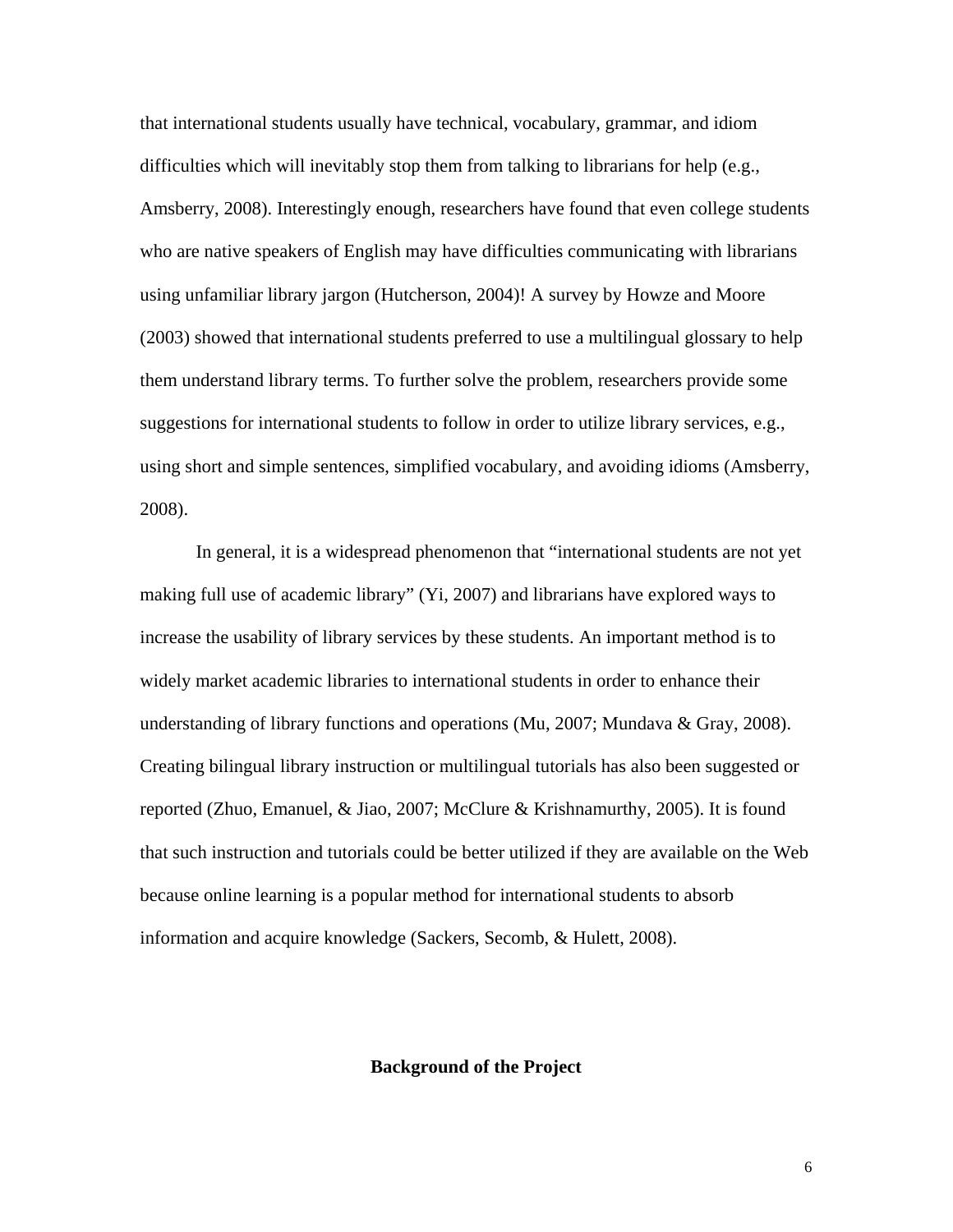The actual project to create a library Welcome page<sup>4</sup> in many other languages was initiated by Ryan Womack, Data and Economics Librarian at Rutgers. Observing similar efforts such as the Multilingual Tour of Baruch College's Newman Library<sup>5</sup> and Yale University Library's series of multilingual Welcomes $<sup>6</sup>$ , it seemed natural to bring this</sup> approach to Rutgers, which serves more students of diverse backgrounds than either of these schools. Also, major library databases such as EBSCO, Factiva, JSTOR, and ProQuest have already been providing easy-to-access multilingual interfaces.

While students entering the University are presumed to know English, and will certainly complete their coursework in English, there are several advantages to providing introductory material to the Libraries in other languages. From the beginning, the Welcome pages were designed to serve many purposes that are not mutually exclusive. For international scholars, visitors, and students, pages in Chinese and other languages provide visibility for the University and Library services to a much wider audience. They can serve to promote awareness of the collections and services available at Rutgers. At the local level, parents of students, who may be less comfortable with English, especially as used in an academic setting, can use these pages to understand services available for their children if they attend Rutgers, aiding their decisions. For local students from other language communities, the pages are an important welcoming symbol. And for any nonnative speaker of English, a page in their national language can help overcome unfamiliarity with library jargon and make the multitude of library services at a major

 $\overline{a}$ 

 $4$  The Welcome pages in English, Chinese, and other languages, can be accessed directly from the Rutgers University Libraries home page at http://www.libraries.rutgers.edu.<br>
<sup>5</sup> Newman Library. http://newman.baruch.cuny.edu/help/v\_tour/. Retrieved November 14, 2008.<br>
<sup>6</sup> Yale University Library. http://library.yale.edu. Retri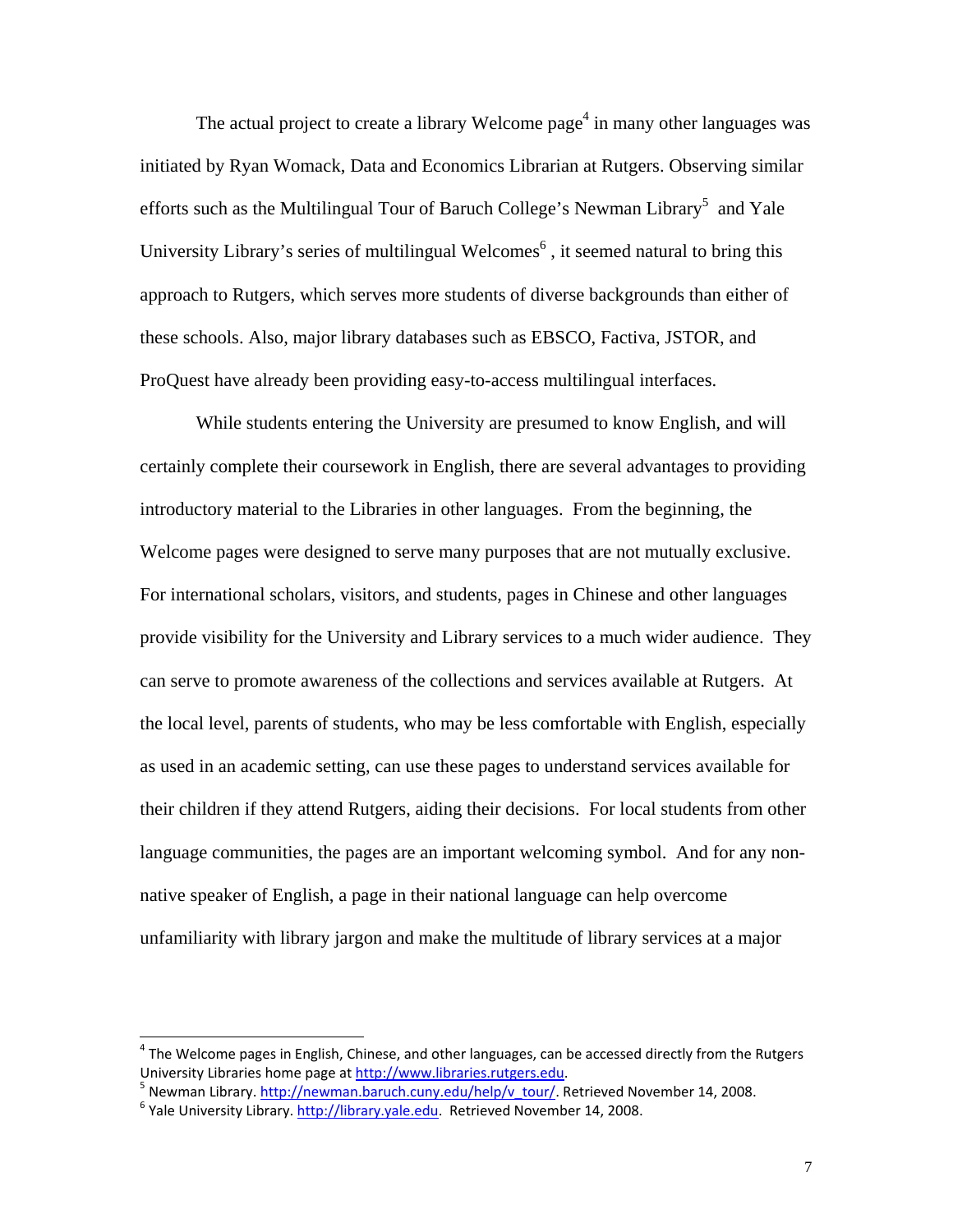research library more user-friendly. All of these factors can help promote the Rutgers University Libraries to a new array of important constituents.

After developing the initial concept, the project was approved by the Libraries' Public Services Council in November 2006, and the RUL World Languages Task Force was created (see Figure 1: Project Timeline). The Task Force first worked on the creation of a master English text for translation. The text had to be concise, yet cover all major aspects of the library. It had to be informative, yet sufficiently general in its descriptions that the translations derived from it would not have to be frequently updated. Incorporating material from an existing Visitor's Guide and a Guide for International Students, the Task Force agreed on a text that was then approved by the Libraries' Public Services Council in June 2007.

Following the establishment of the English text, the Task Force issued a call for volunteer translators and editors to the Libraries' faculty and staff. Since this was a project of the Libraries, it was important to give library members the opportunity to participate first. When local language expertise was not found in the Libraries, the Task Force recruited translators from Rutgers' academic departments and the community. Befitting our diversity, we had enough experts in house to provide the translations for most of the initial languages.

The Task Force studied three major sources of information: the population of non-English speakers in New Jersey according to Census data, the K-12 school enrollment data on speakers of other languages, and the number of students enrolled in foreign language courses at Rutgers. The Task Force identified sixteen languages of significance to New Jersey that the project will eventually encompass. Due to additional volunteers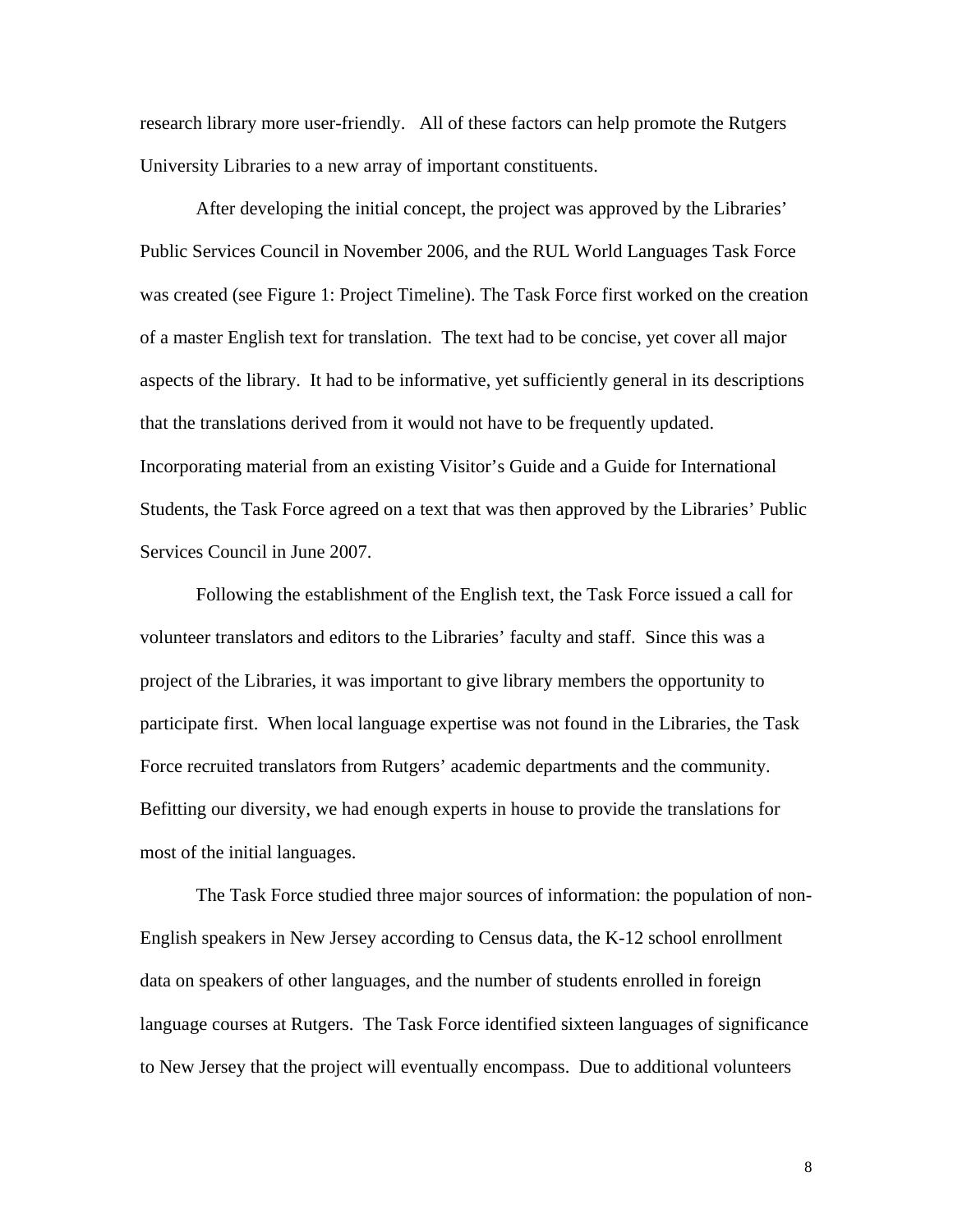for translation, the final number of Welcome pages may be closer to twenty. Chinese, along with Spanish, Arabic, and French, was among the top priority languages based on New Jersey population. So Chinese was clearly a language that would need to be included in the initial public release of the Welcome pages.

| <b>Figure 1: Rutgers Libraries World Languages Project Timeline</b> |                                                                  |
|---------------------------------------------------------------------|------------------------------------------------------------------|
| November 2006                                                       | Libraries' Public Services Council approved the concept of the   |
|                                                                     | project; World Languages Task Force was formed.                  |
| June 2007                                                           | The master text (in English) of the Welcome page was approved.   |
| Fall 2007                                                           | The Chinese Team was established, consisting of four librarians. |
| Spring 2008                                                         | The Chinese Team completed the translation project and rendered  |
|                                                                     | two versions of the Chinese page.                                |
| September 2008                                                      | Libraries launched online the first group of Welcome pages,      |
|                                                                     | including English, Arabic, Chinese, French, and Spanish.         |

#### **Creating Welcome Page in Chinese**

Chinese is a significant language to Rutgers' student population. As one of the nation's leading research universities with an international reputation for excellence, Rutgers has a student population of 52,471 in 2008. Twenty-three percent of the undergraduate student population and ten percent of the graduate student population at Rutgers are of Asian heritage, among which Chinese-American students are one of the largest groups. In addition, among a total of 3,156 international students enrolled in fall 2008, 868 students are Chinese speakers from China, Hong Kong, Macau and Taiwan (Rutgers OIRAP, 2009).

Courses on Chinese language and culture are well established in the University's academic curriculum. As one of the largest language instruction program at Rutgers, Chinese language courses are mainly taught through the Department of Asian Languages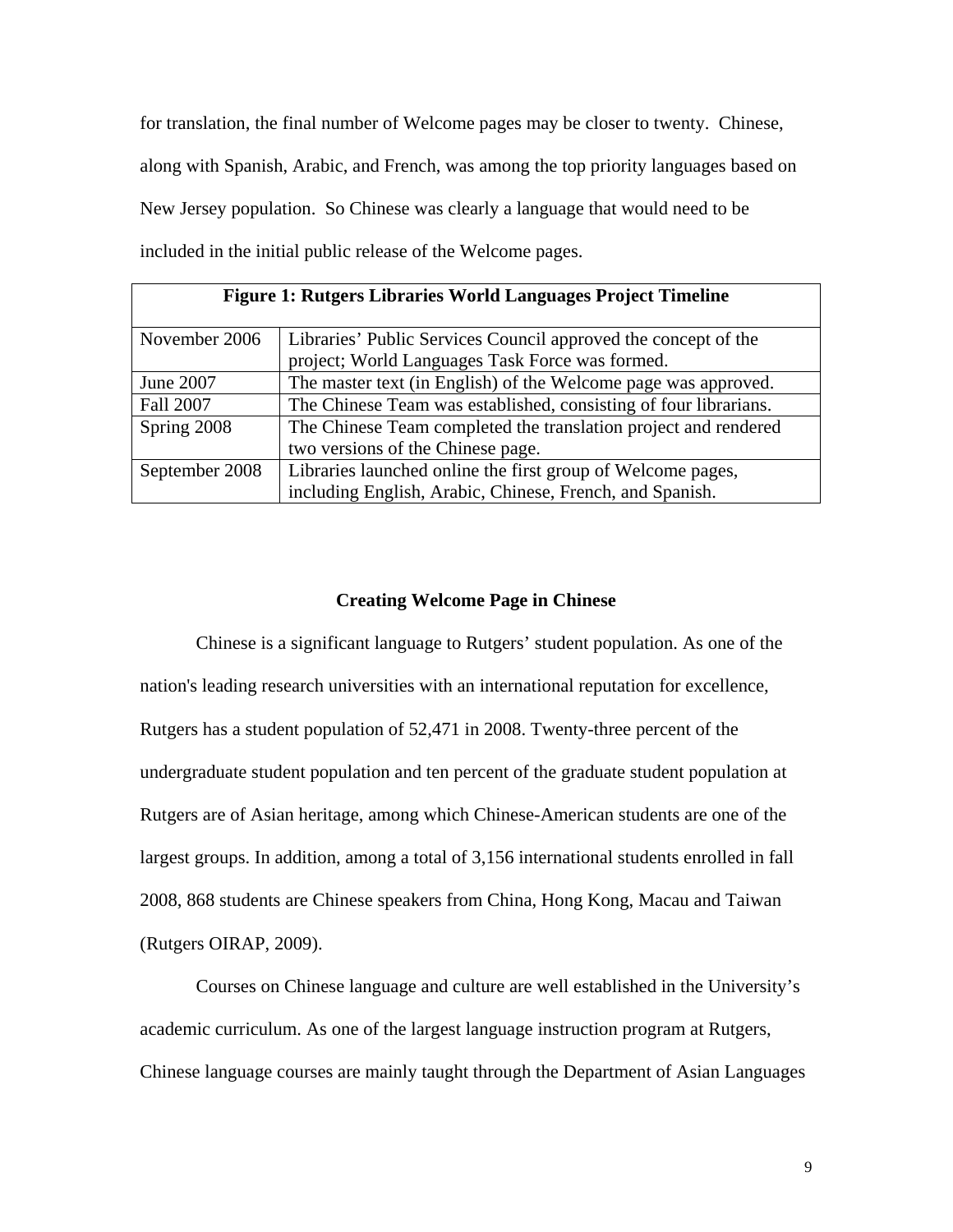and Cultures in New Brunswick. Courses on Chinese literature, history, religion, and art are offered by multiple departments on all three campuses—New Brunswick, Newark, and Camden. The Chinese studies program gained new momentum when in 2007 the Confucius Institute at Rutgers University, the first and only one in New Jersey, was established to promote quality Chinese language and culture education and to serve as a resource center for Chinese studies in the state.

Beyond the campus, New Jersey has one of the largest Chinese communities in the U.S., with 126,855 residents of Chinese descent<sup>7</sup>. Since Rutgers University is the largest public university in New Jersey, RUL adheres to an open door policy allowing local residents to access freely all the library buildings on campus. Therefore, many local Chinese-speaking residents have made the Rutgers East Asian Library in New Brunswick a place of leisure reading as well as a resource center for their own culture.

Considering the information about student population, academic programs, and local community, it seems that the creation of a Welcome page in Chinese will be helpful to many library users. The translation and editing of the Chinese document was conducted by a team of professional librarians, including Mei Ling Lo, Li Sun, Connie Wu, and Tao Yang. In the process of translation, we sought input from several international students who happened to be working in the libraries. Unlike the librarians on the Chinese Team, these student workers were not exposed to the original English text, so they were able to examine our translation with a fresh eye, and, more importantly from the perspective of end users. The students' input undoubtedly made a difference in

 $\overline{a}$ 

 $^7$  Bureau of the Census, American Fact Finder, http://factfinder.census.gov/servlet/ADPTable?\_bm=y&geo id=04000US34&-qr\_name=ACS\_2007\_3YR\_G00\_DP3YR5&-ds\_name=ACS\_2007\_3YR\_G00\_&lang=en&- sse=on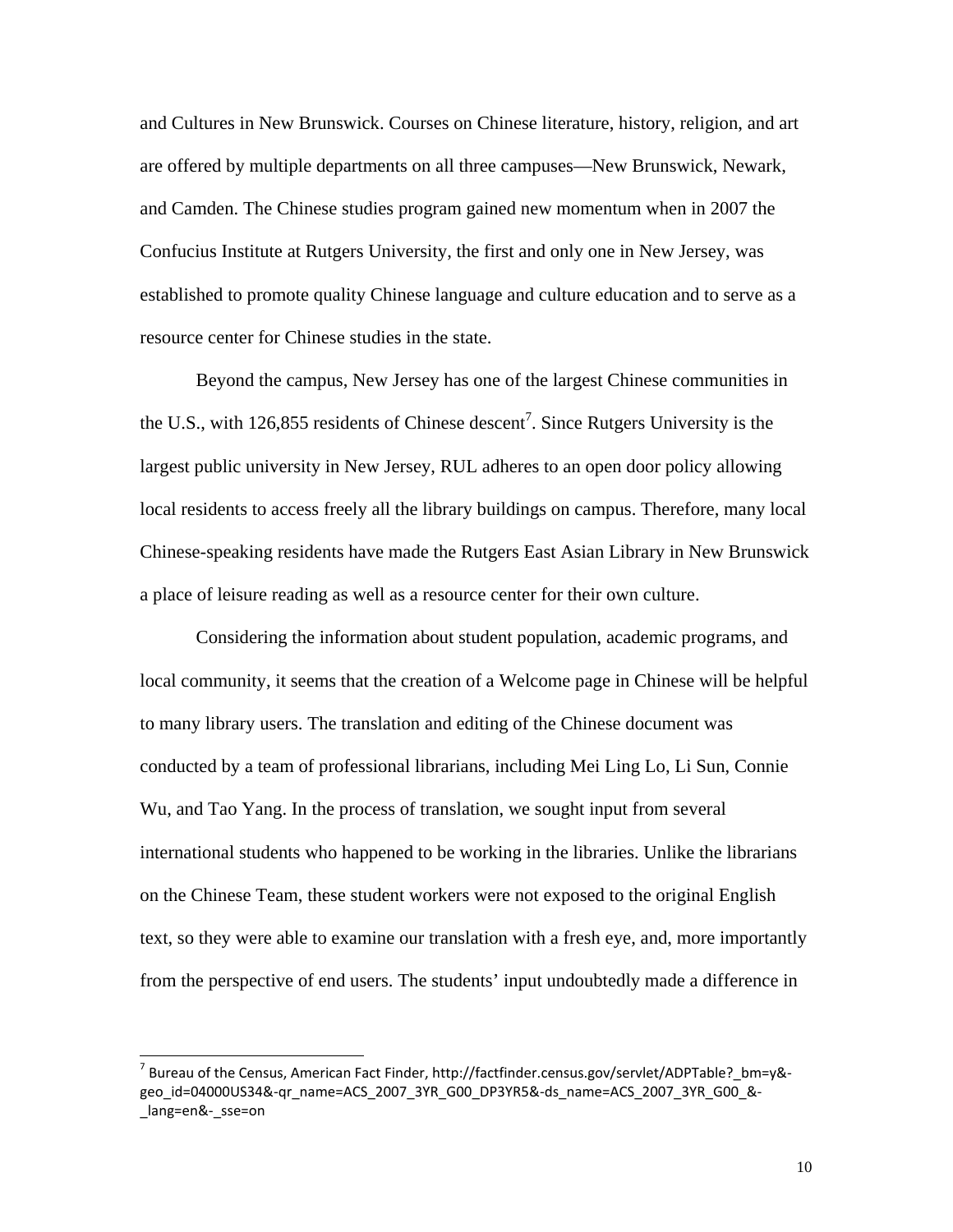the final appearance of the document and helped us improve the expressions and grammar of the final version, which we deeply appreciate.

## *Dealing with linguistic issues*

As translators, all members of the Chinese Team have the advantage of being bilingual: all of them are native speakers of Chinese and have been working with library terminology in English on a daily basis after receiving advanced degrees in the U.S. Yet translating a library document into Chinese is definitely different from communicating in Chinese in daily life. The Chinese Team encountered a number of linguistic issues during the process of translation and, to deal with these issues, the Team followed the initial guidelines set up by the World Languages Task Force, which placed more emphasis on conveying the meaning than translating in verbatim. The linguistic issues the Team encountered can be roughly divided into three categories: names in English, library terminology, and regional differences among Chinese speakers.

First, the Team had to decide whether or not to translate various personal or geographical names in the original English text into Chinese. We decided not to transliterate the namesakes of the major Rutgers libraries and the names of the cities where Rutgers campuses are located. For example, the main library on the Rutgers' New Brunswick campus bears the name "Alexander", which was kept in English in the translated document, and so was New Brunswick. Because the Chinese versions of these names are not particularly well known to the Chinese audience, we expect very little to be gained if they were translated into Chinese. Moreover, a library user who wishes to visit a Rutgers library (e.g. Alexander Library in New Brunswick) does need to know the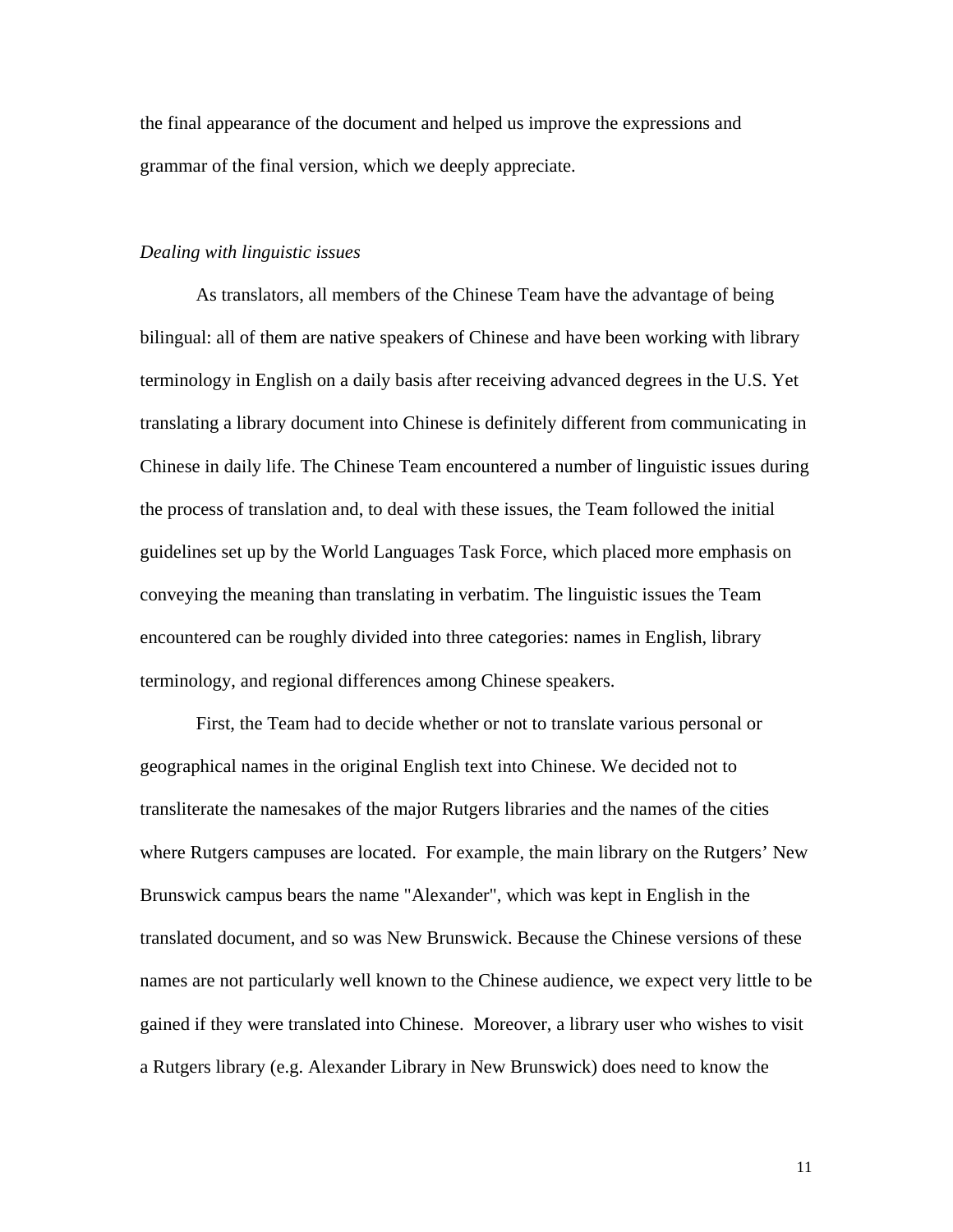name of the library and the name of the city *in English* in order to get to the library, so keeping these names in English actually is more helpful than translating them into Chinese. In contrast to the library names or city names, we did translate Rutgers, the name of the University, into Chinese. To our knowledge, Rutgers actually has two Chinese names, both familiar to the international students on campus as well as local Chinese residents. We chose to use "羅格斯" (*luogesi*), which has been adopted by the academic programs at Rutgers. In doing so, we hope that people who search "羅格斯" (*luogesi*) on Google or other search engines will be able to retrieve the Welcome page we translated into Chinese (we will discuss the modest success achieved in this respect later).

The translation of library terminology was the second type of linguistic issue that the Chinese Team had to wrestle with; in this regard we paid close attention to the context and semantics in order to find culturally appropriate words. For instance, when we tried to explain the library users' privileges, we used the Chinese word "權益" (*quanyi*), even though privilege is normally translated into "特權" (*tequan*) or "權利" *(quanli)* in bilingual dictionaries. "特權" (*tequan*) has a negative connotation associated with it and "權利" *(quanli)* seems to have a political overtone in the Chinese context, so " 權益" (*quanyi*) appears to us to be more appropriate when referring to library users' privileges. Another example was the phrase 24/7, which was used in the heading "Online Access to Research, 24/7" in the original English text, meaning that library resources and services are available online 24 hours a day, seven days a week. After gingerly reviewing various options, we picked the phrase "在線的全天候服務" (*zaixian de*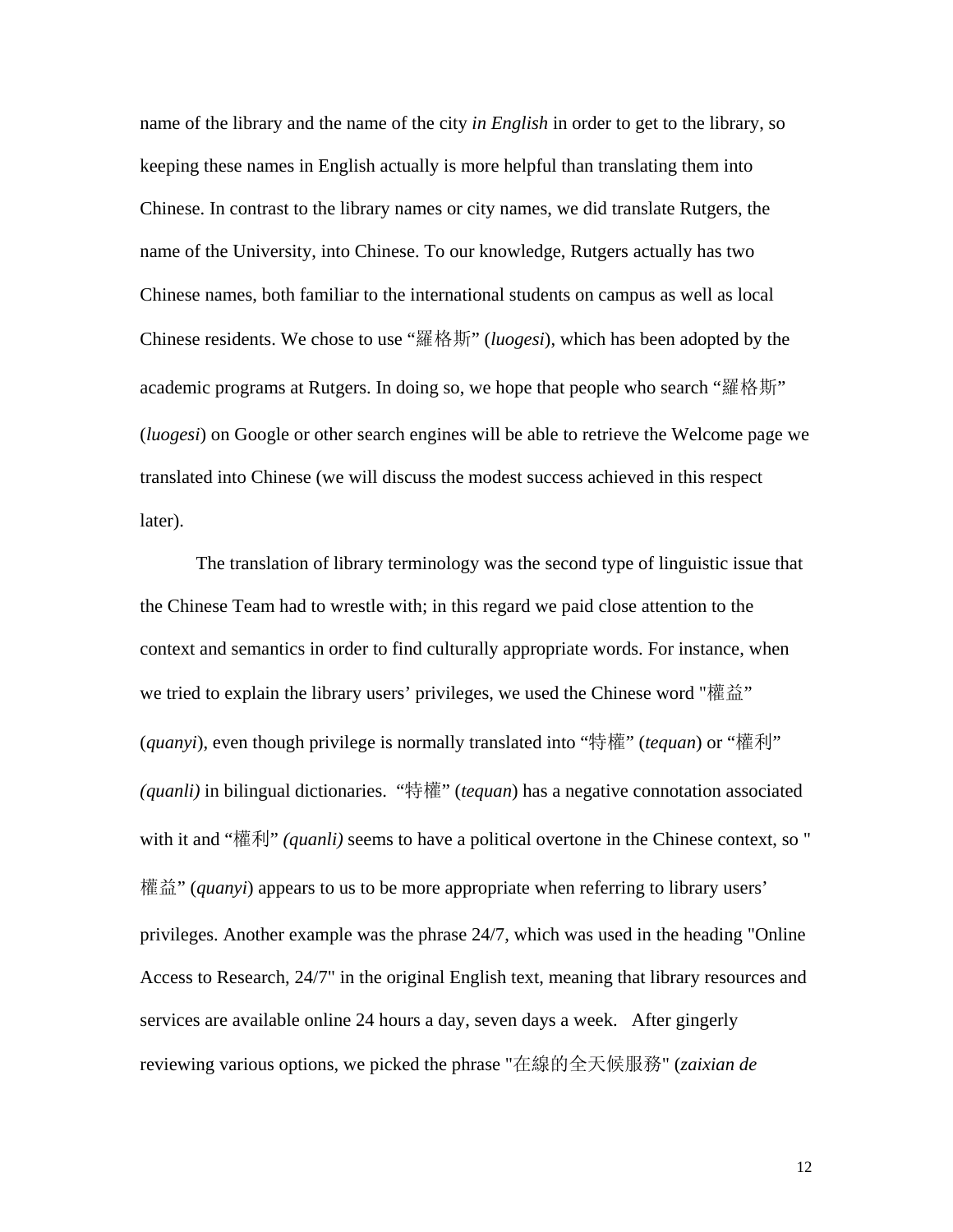*quantianhou fuwu*), instead of "全日二十四小時,不停為你服務" (*quanri ershisi xiaoshi, buting weini fuwu*), which would be a verbatim translation. In the Chinese context, telling patrons that a service is available 24 hours a day sounds more like a commercial jingle and is not an expression normally found in academic settings. Our final wording manages to convey to the readers that the library services are available to them around the clock, but without the commercial overtone associated with the verbatim translation.

Finally, the Chinese Team attended to the regional differences among Chinese speakers from the Mainland China, Taiwan, and Hong Kong. In terms of the writing system, Chinese speakers can be divided into two groups: those from Mainland China where Simplified Chinese is the standard and those from Taiwan and Hong Kong who mainly use Traditional Chinese. Traditional Chinese and Simplified Chinese are recognizably different from each other even though they share many similar strokes and characters. We decided that we would offer the Chinese Welcome page in both Traditional and Simplified Chinese in order to serve both groups of Chinese speakers, but the text in both versions should remain identical. This decision presented both technological issues (which will be addressed in the next section) and linguistic challenges.

On the linguistic front, we had to make a few nuanced adjustments in order to accommodate all potential audiences. One example is that the Chinese in Hong Kong use the word "閣下" (*gexia*) in formal business correspondences instead of a simple character "你" (*ni*) to refer to "you". "閣下" *(gexia)* is less frequently used in the Mainland China today and may be even considered archaic there; therefore, we chose to use "你" *(ni)* when we referred to the word "you" in both Simplified and Traditional versions. Another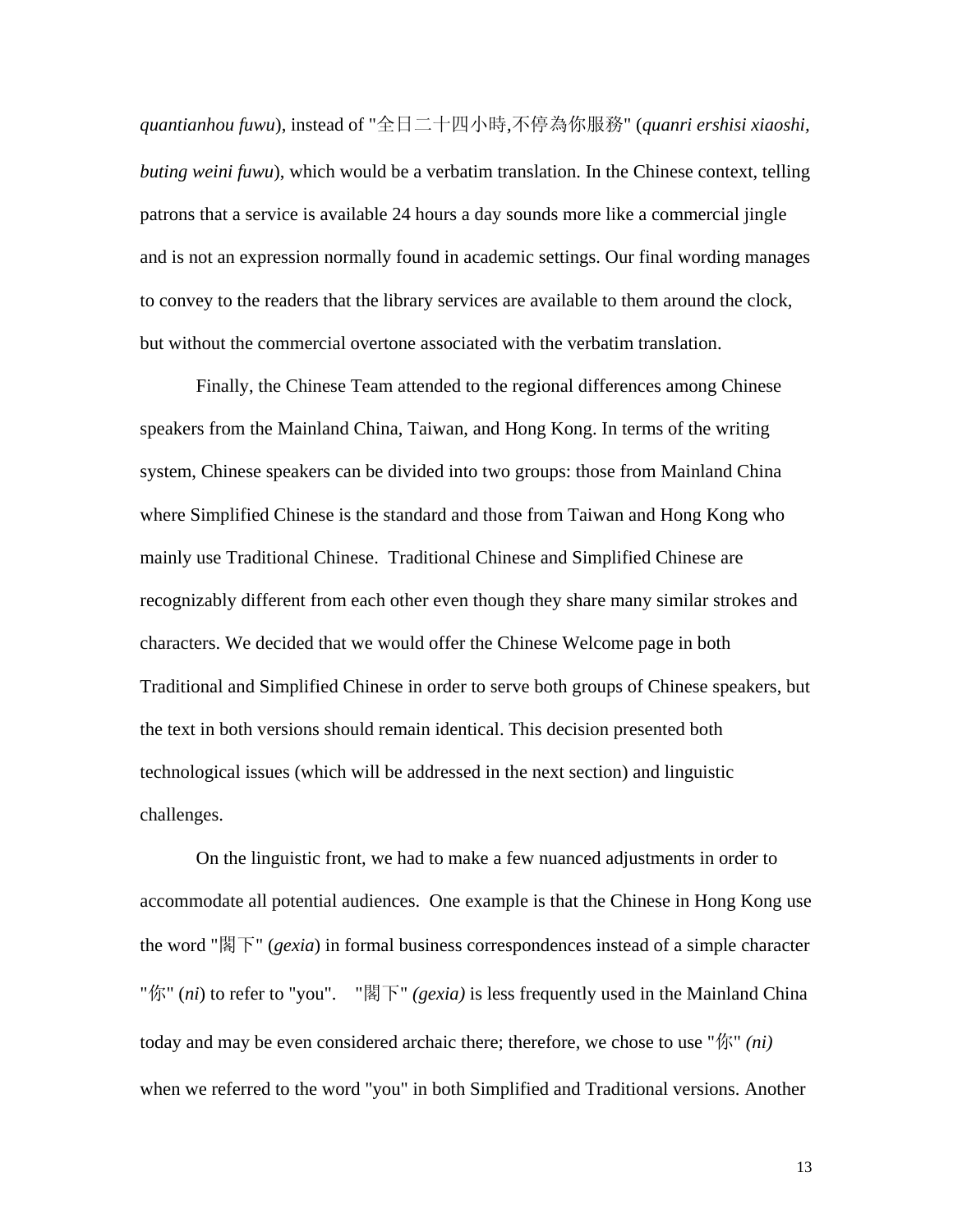example has to do with the divergent meanings developed in different regional contexts. The first draft of the Chinese translation included a word "熱情" (*reqing*), which was used to describe that the library staff will be *eager* to help patrons. However, the word "熱情" (*reqing*) has additional connotations to people from Hong Kong; in Hong Kong sometimes it is used to describe the behavior of people who are perceived to be flirting with others. Being aware of this particular usage, we decided to use the word " 熱心" *(rexin)* instead, which is essentially a synonym of "熱情" *(reqing)* but not as prone to such misunderstanding.

#### *Dealing with technological issues*

From the start, we decided to offer identical contents in both Traditional Chinese and Simplified Chinese, so we composed our translation in simplified characters and then convert the text into traditional characters. In this process, we used one of the many simplified /traditional Chinese converters that are freely available on the web. This online tool was able to do much of the conversion. However, all the formatting (including all the font styles and hyperlinks) was lost during the conversion and a few characters might have remained un-converted. Despite these nuisances, we were satisfied with the outcome as it saved us time from re-typing all the text.

Another unexpected technical issue came up at the end. When we were ready to launch the Welcome pages on the Rutgers University Libraries website, we discovered that some of the newest public workstations in the Libraries could not display Chinese web pages correctly because the Asian font pack had not yet been installed (the older public PCs and staff workstations did not have this problem). This issue was brought to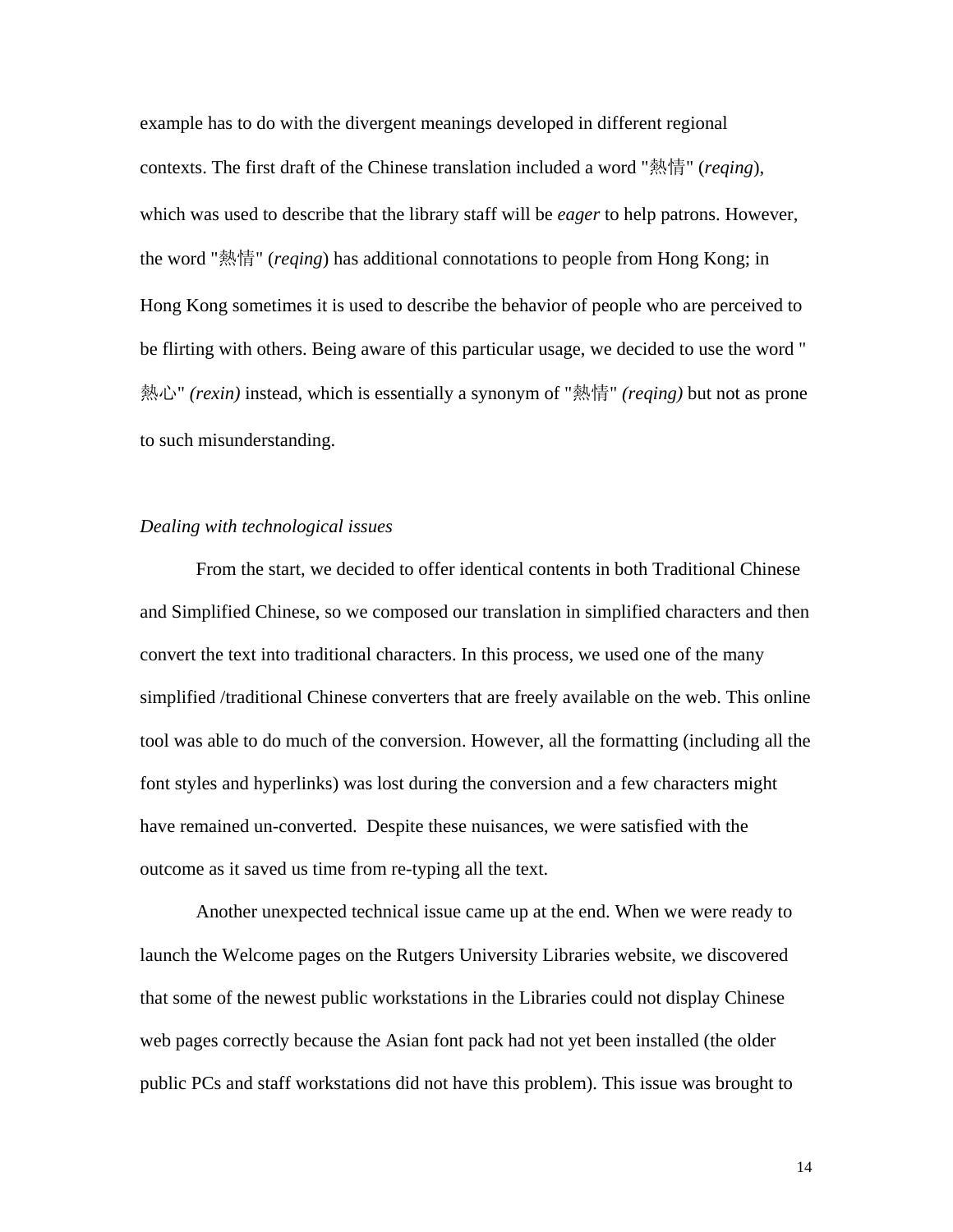the Web Advisory Committee that the Task Force worked closely with. The Web Advisory Committee decided to create PDF files for the two versions of the Chinese page to get around the font problem, rather than deferring the public release of the Welcome pages. Consequently all the Welcome pages were launched in September 2008, just in time for the start of the new school year and the orientations of incoming students. Shortly after that, the Asian fonts were installed on the new public PCs and the Chinese document was reverted back to regular web page (in HTML format) from the PDF file. This experience has undoubtedly raised our awareness of computing issues relating to Asian languages.

## *Choosing a motto*

While the master text in English was the standard to be followed for all translations, the Chinese Team (as well as the other language teams) was given the opportunity to customize its page with a quotation from Chinese sources that would in some way reflect on the importance of knowledge, learning, and books. This quotation would be placed at the beginning of the Welcome page, like a motto. Out of the numerous enlightening Chinese commentaries on books and libraries, we selected a quote by Ba Jin ( $\Xi \hat{\pm}$ ), a recent Chinese author. Ba Jin (1904-2005) was one of the most influential and productive literary figures in the  $20<sup>th</sup>$  century China. His literary career began in the early 1920s and spanned more than half a century; he produced major works both before and after the establishment of People's Republic of China in 1949. During the Cultural Revolution (1966-1976), Ba Jin was persecuted, along with most other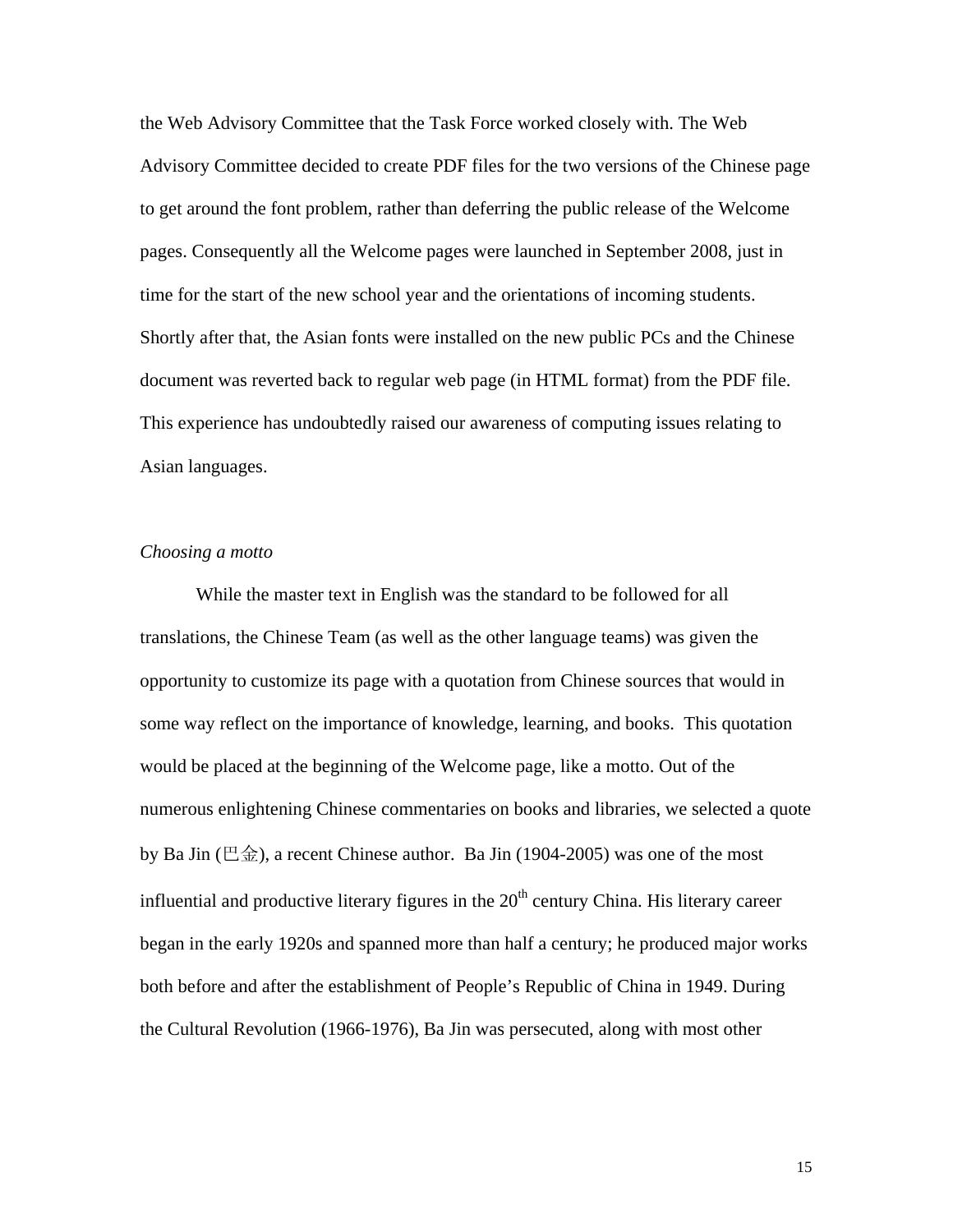Chinese intellectuals, but survived. After the Cultural Revolution, Ba Jin emerged as the most prominent voice of critical reflection on that historic tragedy.

Throughout his life, Ba Jin had close relationships with libraries, both as a user and as a supporter. In 1996, he wrote for Shanghai Library "散佈知識, 散佈生命" (*sanbu zhishi, sanbu shengming*: disseminating knowledge, disseminating life) (Ba, 1996). The apparent paradox between knowledge and life is an important issue in both Chinese and Western civilizations. Zhuangzi, a Chinese philosopher from  $4<sup>th</sup>$  century B.C. warned that "(t)here is a limit to our life, but to knowledge there is no limit. With what is limited to pursue after what is unlimited is a perilous thing (吾生也有涯, 而知 也无涯, 以有涯随无涯, 殆已)" (English translation from Legge, 1891:198). In the Judeo-Christian tradition, the tension between knowledge and life is demonstrated in the well-known Bible story of the Garden of Eden, where Eve and Adam were tempted to eat the forbidden fruits from the Tree of Knowledge, which led them to be banished from the garden and lose access to the Tree of Life (and therefore immortality). As a Chinese literary giant who studied in Europe in his youth, Ba Jin was very likely familiar with both Zhuangzi's warning and the story of Eden, but was he thinking about this perplexing issue of knowledge versus life when he was writing down his remark for Shanghai Library? We probably will never be able to know for sure. But what we do know is that Ba Jin always advocated a greater role for libraries to play in the life of the people the libraries serve, and that was certainly manifested in his remark. Today, in this new century when libraries around the world strive for greater relevance to their host communities, we are excited to find Ba Jin's remark resonate with the spirit of our time.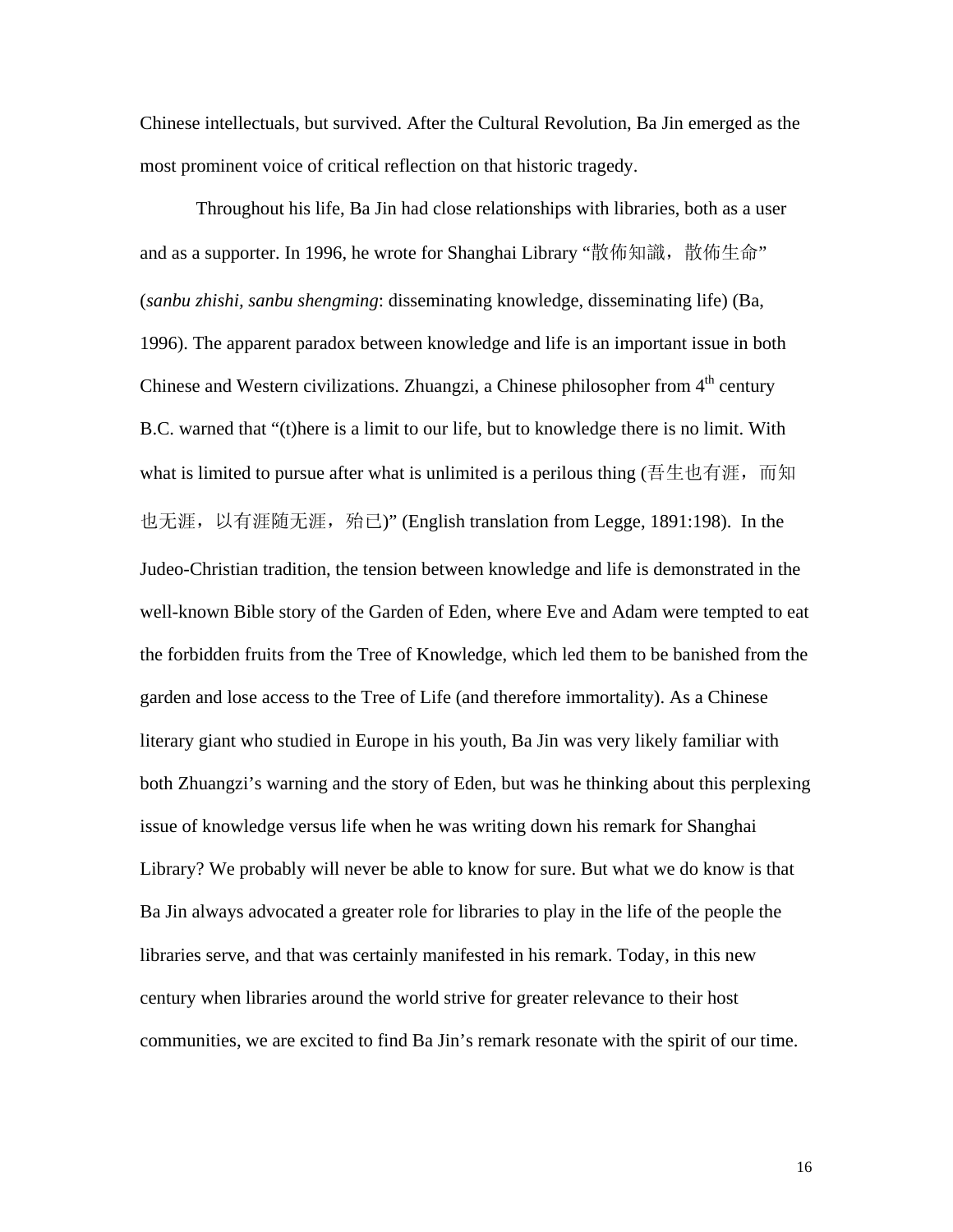Therefore, we chose this quote to honor Ba Jin's insight about libraries, as well as his creativity as an author and integrity as a public intellectual.

#### *Outreach and outcome*

After the Welcome pages were launched, our task force made efforts to reach out to relevant international student groups on the Rutgers campus. A short announcement about the pages was posted on the listserv for students and scholars from Mainland China; several people on that listserv wrote us to praise this development. We also contacted the President of the Rutgers Taiwanese Graduate Student Association and asked him to announce this to his fellow students from Taiwan. This student later wrote back to thank us for the effort.

An unexpected outcome is that our Chinese Welcome page has become one of the top pages (occasionally ranked number one) when people search Ba Jin's aforementioned quote on Google. This is probably due to the fact that the remark Ba Jin made in 1996 has not yet been widely quoted, so we recognize the ranking may change in the future. Nevertheless, this instant fame on the Internet has the potential to help improve the visibility of Rutgers University Libraries to the Chinese audience, which is part of this endeavor's goal. In addition, we also discover that the Chinese Welcome page ranks around  $20<sup>th</sup>$  when people search "羅格斯" (*luogesi*), the University's Chinese name, on Google, which is a modest success, but we expect this ranking will actually improve over time as more users visit the Welcome page.

Finally, after their public releases, the multilingual Welcome pages (Chinese included) have received some spotlights from both within Rutgers and without. At a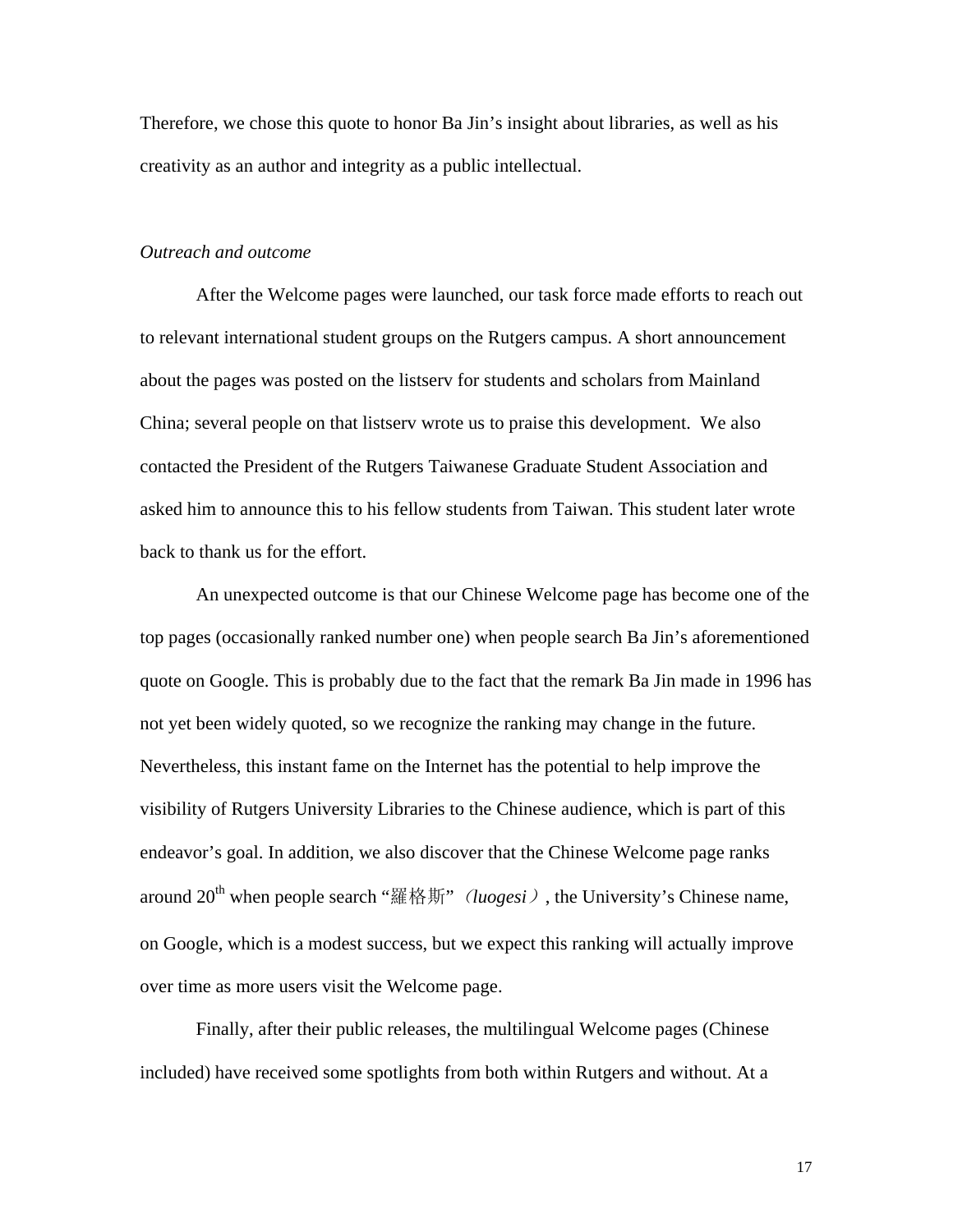national conference on diversity and higher education sponsored by Rutgers University in December 2008, Marianne Gaunt, the Vice president for Information Services and University Librarian of Rutgers, remarked on these multilingual webpages in her talk on library as a tool for diversity advancement (see also Appendix 1 and 2 for Rutgers University and Libraries statements on diversity). At various venues, librarians working in other U.S. institutions have also expressed interest in the whole project as well as the Chinese Welcome page.

## **Discussion**

After the release of the first group of Welcome pages, there were discussions about what to do next by both the World Languages Task Force as well as the Chinese Team. The Task Force will certainly pursue the translations into other languages as planned. In addition, we may also look into the web statistics to analyze usage patterns, which may help us identify new areas of development or improvement. Creating multimedia content (such as the virtual tours developed by the Newman Library of Baruch College) in selected languages is another possibility. One of our colleagues also suggested adding automatic language translation capability into the library web pages by installing "inline language translation" feature, which has the drawback of machine translation but will make essentially the whole library website accessible to the world.

Working and living in a multicultural and internationalized setting, the librarians at Rutgers University recognize the importance of reaching out to various language communities, both locally and globally. By creating Welcome pages in Chinese and other non-English languages and placing them prominently on the Libraries website, we have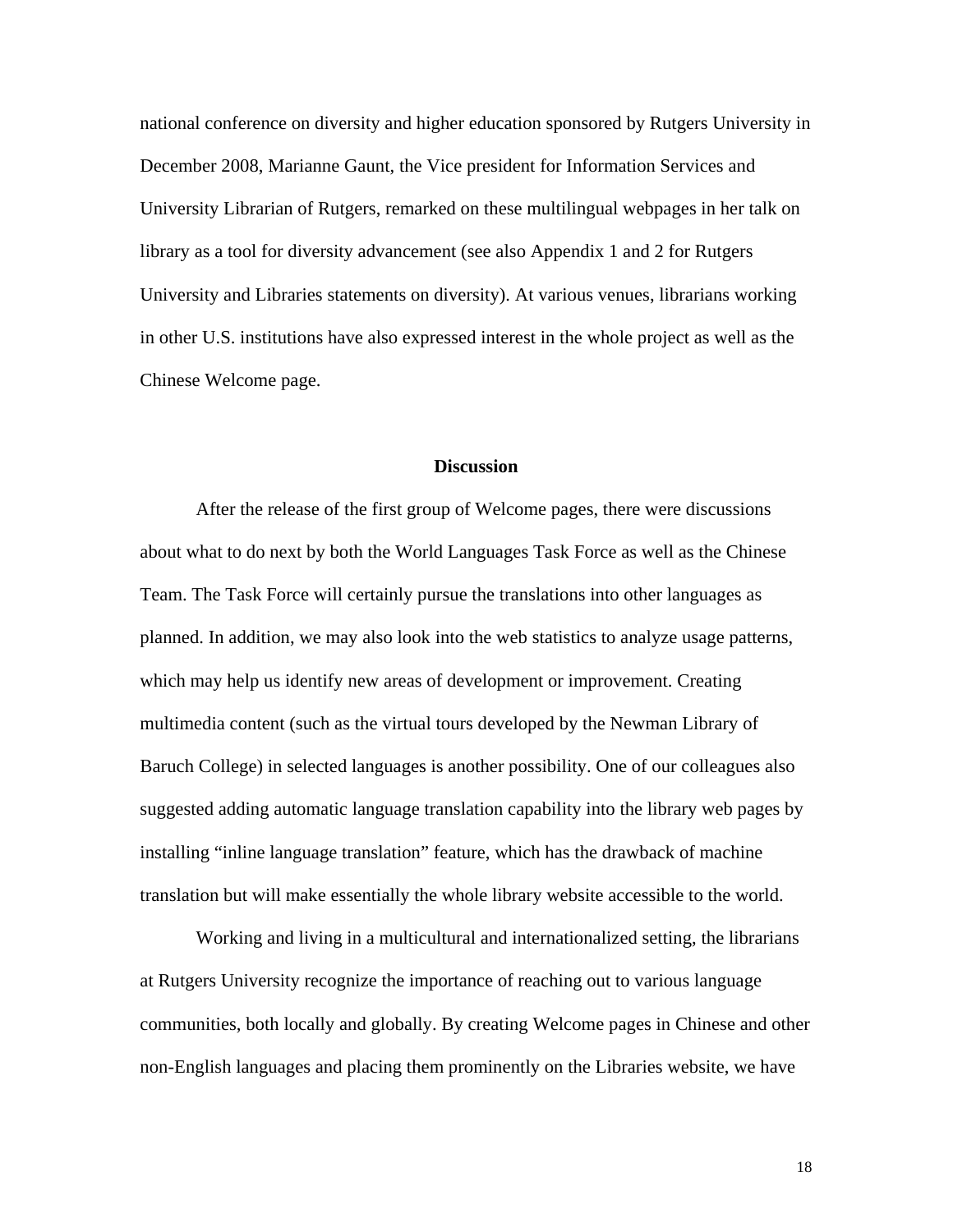taken a significant step forward in that direction. We expect some of our user groups (e.g. international students and scholars) to find these Welcome pages beneficial in their transition into a different academic and research environment. We also hope these Welcome pages to become a bridge to local communities as well as researchers around the globe, with a message that the Rutgers University Libraries are a welcoming place where diversity is embraced and celebrated.

#### **References Cited**

- Amsberry, D. (2008). Talking the talk: library classroom communication and international students. *The Journal of Academic Librarianship*, *34*(4), 354-357.
- Ba, Jin. (1996, April). Autograph for Shanghai Library. Digital copy retrieved April 9, 2009, from http://www.library.sh.cn/dzyd/whmr/bjin.htm.
- Baron, S., & Strout-Dapaz, A. (2001). Communicating with and empowering international students with a library skills set. *Reference Services Review*, *29*(4), 314-326.
- Brown, C. C. (2000). Reference services to the international adult learner: understanding the barriers. *Reference Librarian*, *69/70*, 337-346.
- Davis, K. (2007). *Global Evolution: A Chronological Annotated Bibliography of International Students in U.S. Academic Libraries*. Chicago: Association of College and Research Libraries.
- Howze, P. C., & Moore, D. M. (2003). Measuring international students' understanding of concepts related to the use of library-based technology. *Research Strategies*, *19*(1), 57-74.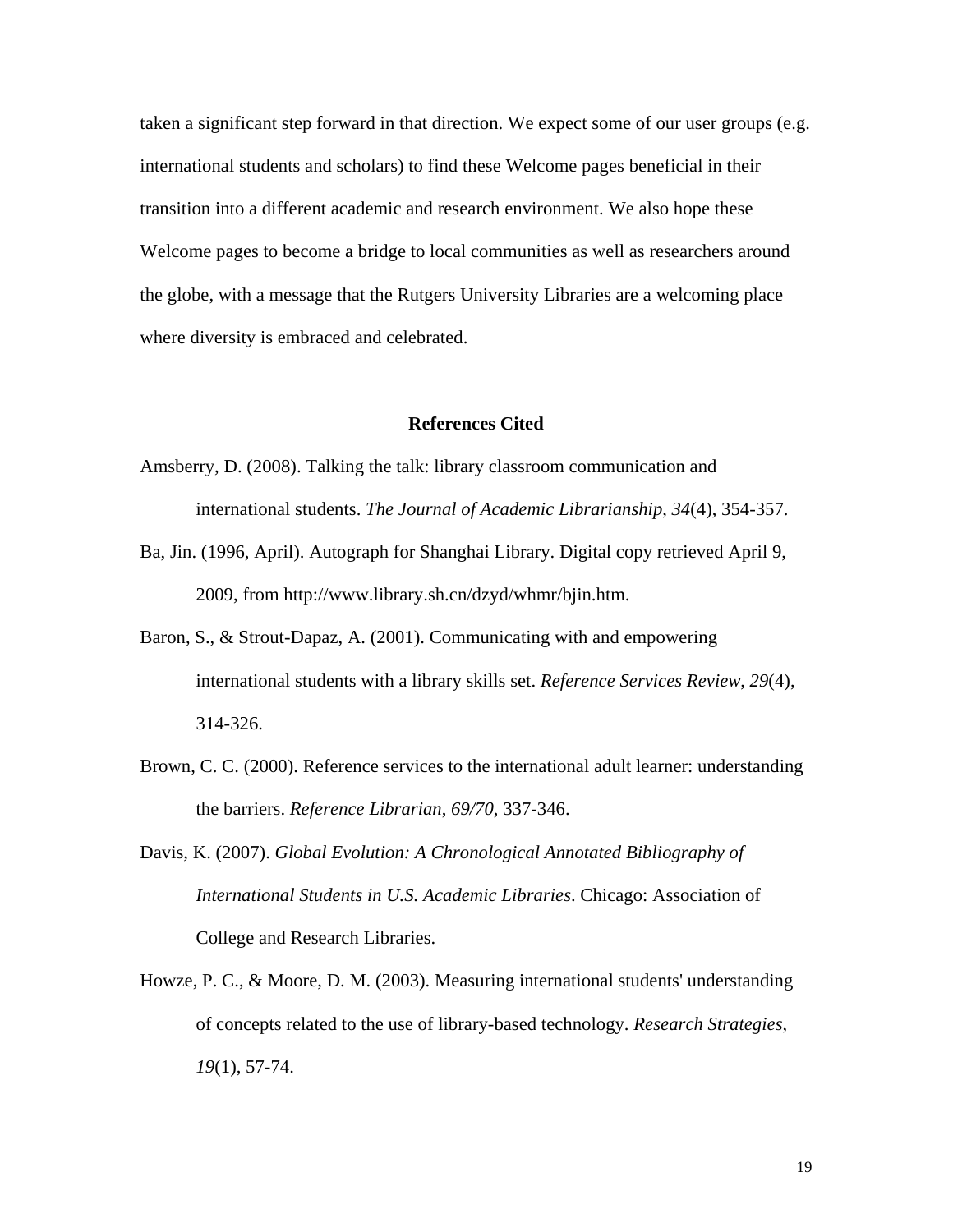- Hutcherson, N. B. (2004). Library jargon: student recognition of terms and concepts commonly used by librarians in the classroom. *College and Research Libraries*, *65*(4), 349-354.
- Jackson, P. A. (2005). Incoming international students and the library: a survey. *Reference Services Review*, *33*(2), 197-209.
- Legge, J. (1891). *The Sacred Books of China: The Texts of Taoism: Part 1*. Oxford: Clarendon Press.
- Liestman, D., & Wu, C. (1990). Library orientation of international students in their native language. *Research Strategies,* 8(4), 191-196.
- Liu, Z. (1993). Difficulties and characteristics of students from developing countries in using American libraries. *College and Research Libraries*, *54*(1), 25- 31.
- McClure, J., & Krishnamurthy, M. (2005). Translating the Libraries: A Multilingual Information Page for International Students. *Southeastern Librarian*, *55*(1), 26- 31.
- Mu, C. (2007). Marketing academic library resources and information services to international students from Asia. *Reference Services Review*, *35*(4), 571 - 583.
- Mundava, M. C., & Gray, L. (2008). Meeting them where they are: marketing to international student populations in U.S. academic libraries. *Technical Services Quarterly*, *25*(3), 35-48.
- Natowitz, A. (1995). International students in U.S. academic libraries: recent concerns and trends. *Research Strategies*, *13*, 4-16.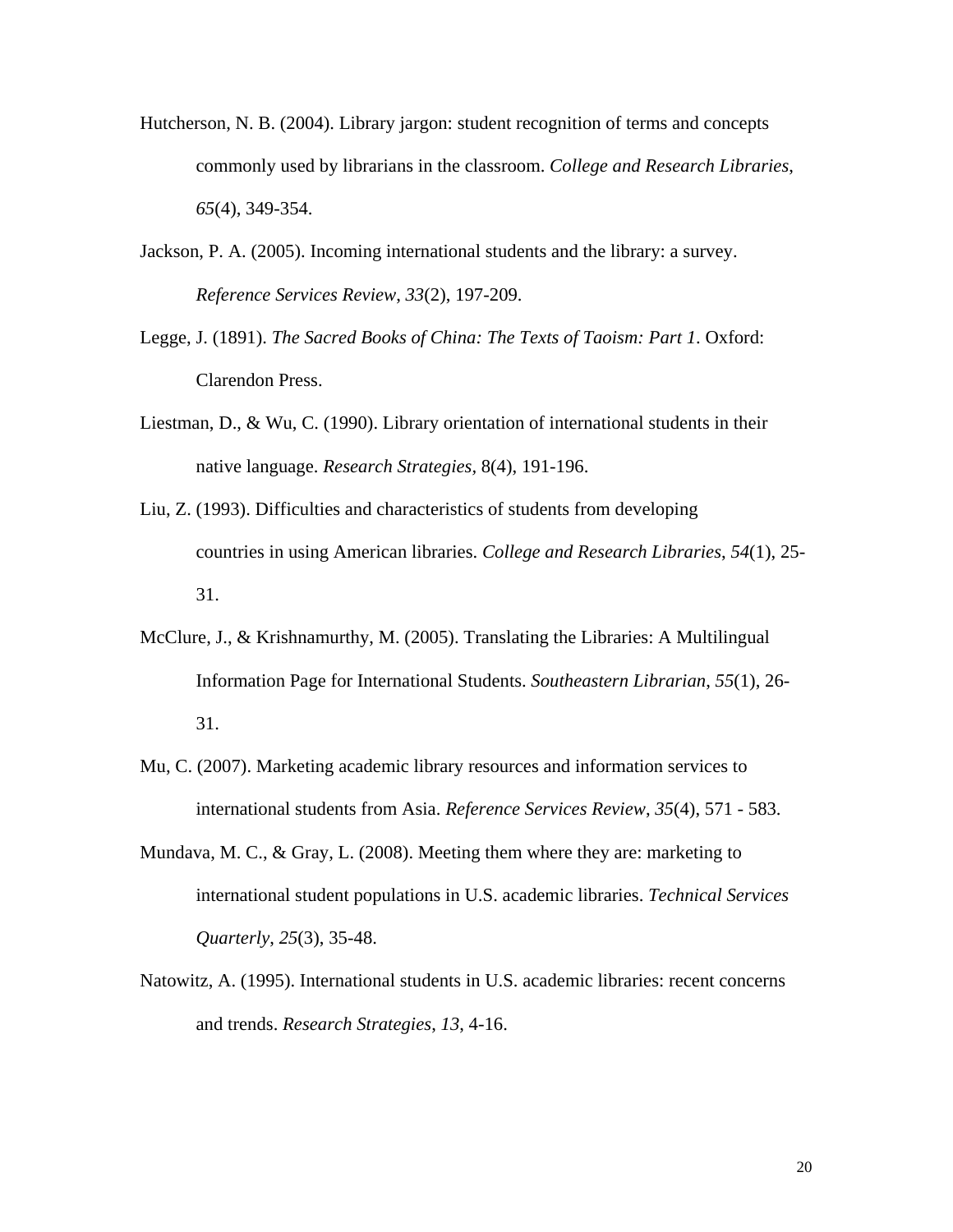- Rutgers OIRAP. (2009). *2008-2009 Rutgers Fact Book*. Rutgers University. Retrieved March 13, 2009, from http://oirap.rutgers.edu/instchar/factbook08.html.
- Sackers, N., Secomb, B., & Hulett, H. (2008). How Well Do You Know Your Clients?: International Students' Preferences for Learning about Library Services . *Australian Academic & Research Libraries*, *39*(1), 38-55.
- Yi, Z. (2007). International Student Perceptions of Information Needs and Use. *The Journal of Academic Librarianship*, *33*(6), 666-673.
- Zhang, L. (2006). Communication in academic libraries: an East Asian perspective. *Reference Services Review*, *34*(1), 164-176.
- Zhuo, F., Emanuel, J., & Jiao, S. (2007). International students and language preferences in library database use. *Technical Services Quarterly*, *24*(4), 1-13.

Appendix 1 : Rutgers University Mission Statement on Diversity

Rutgers, The State University of New Jersey is committed to the ideals of excellence in fostering an enriching learning community of students, faculty and staff from a broad spectrum of nations, cultures, and historical perspectives.

Diversity is an integral component of human experience, and encompasses but is not limited to issues of race, ethnicity, culture, social class, national origin, gender, age, religious beliefs, sexual orientation, mental ability, and physical ability.

Our collective goal is to create an institutional consciousness of diversity reinforced with equity and excellence through our policies, practices, and programs of inclusion, non-discrimination, and pluralism for all members of the University Community.